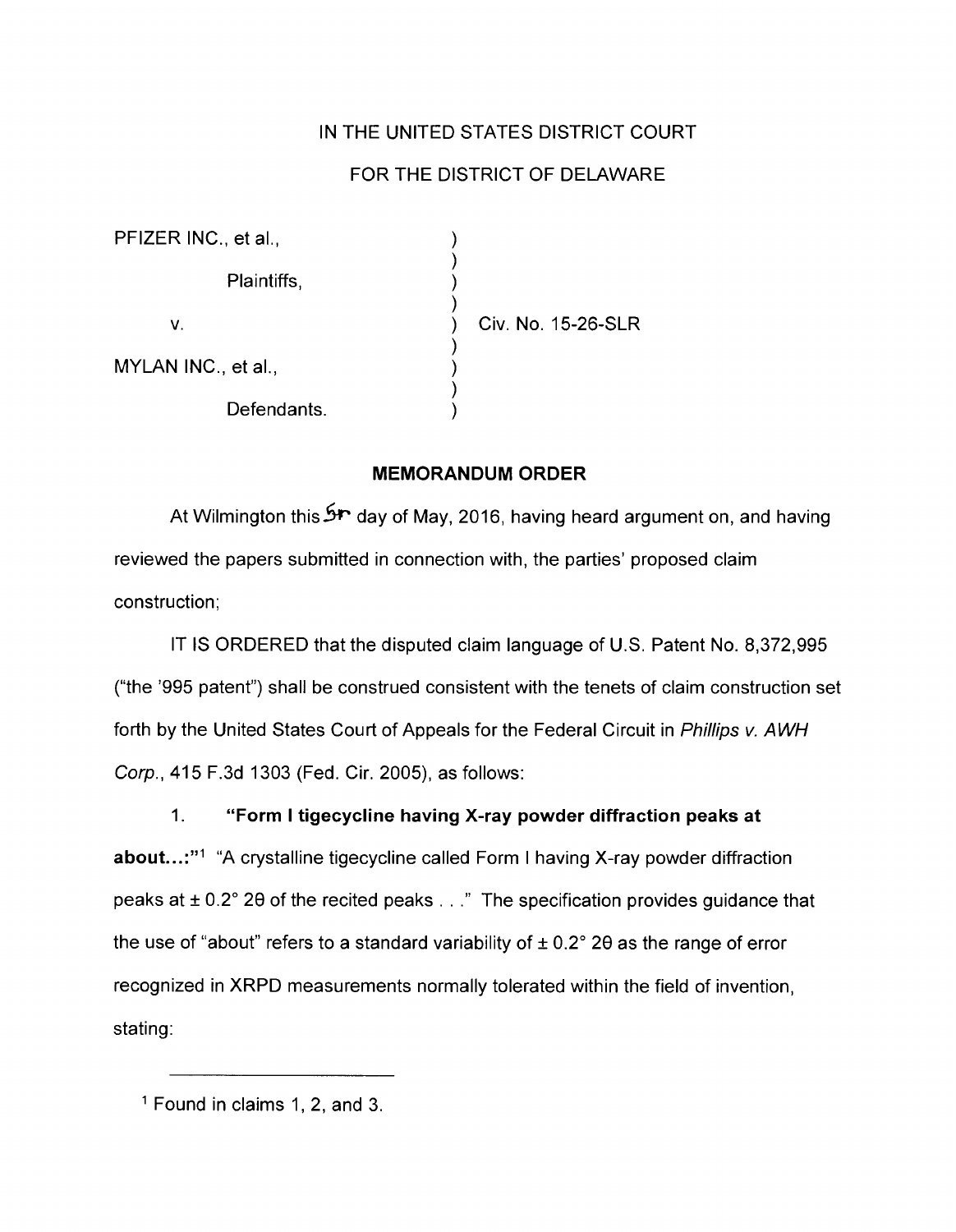Due to differences in instruments, samples, and sample preparation, peak values are reported with the modifier "about" in front of the peak values. This is common practice in the solid-state chemical arts because of the variation inherent in peak values. A typical precision of the 28 x-axis value of a peak in a powder pattern is on the order of plus or minus 0.2° 28. Thus, a powder diffraction peak that appears at "about 9.2° 28," means that the peak could be between 9.0° 28 and 9.4° 28 when measured on most X-ray diffractometers under most conditions.

('995 patent at 3:25-34); Pall Corp. v. Micron Separations, Inc., 66 F.3d 1211, 1217

(Fed. Cir. 1995) ("The use of the word 'about,' avoids a strict numerical boundary to the

specified parameter. Its range must be interpreted in its technologic and stylistic

context. We thus consider how the term [] was used in the patent specification, the

prosecution history, and other claims. It is appropriate to consider the effects of varying

that parameter, for the inventor's intended meaning is relevant."). Moreover, the '995

patent applies this teaching when differentiating between the crystalline polymorphs of

tigecycline designated as Form I and II when stating that "one could rely upon the 6

listed Form I peaks [in Table I] to characterize Form I because the collection of 6 peaks

is not present to +0.2° 28 in Form II." ('995 patent at 4:64-5:1) Finally, the specification

supports the notion that the maximum variation contemplated is  $0.4^{\circ}$  20 as follows:

[T]he single peak at about 5.2° 28 in Form I uniquely characterizes Form [I] because the nearest Form II peak to about 5.2° 28 is found at about 9.2° 20, 4 degrees 20 away. This 4° 20 difference is significantly greater than the 0.4 $^{\circ}$  28 obtained by combining the variability (0.2 $^{\circ}$  28) in any two peaks. In other words, so long as a peak in one sample is more than 0.4° 28 away from any peak in another sample, then those represent different crystalline solid forms because the chance that any given peak in a crystalline solid form would vary by more than 0.4 ° 28 from sample to sample and/or instrument to instrument is extremely small. Therefore, in a system that contains only Form I and Form II, a tigecycline powder pattern containing a peak at about 5.2° 28 characterizes Form I tigecycline and the presence of that peak may be used to identify Form I. Similarly, when characterizing From II, one could use just the peak at about 9.2° 28 because there is no Form I peak within 0.4° 20 of that peak.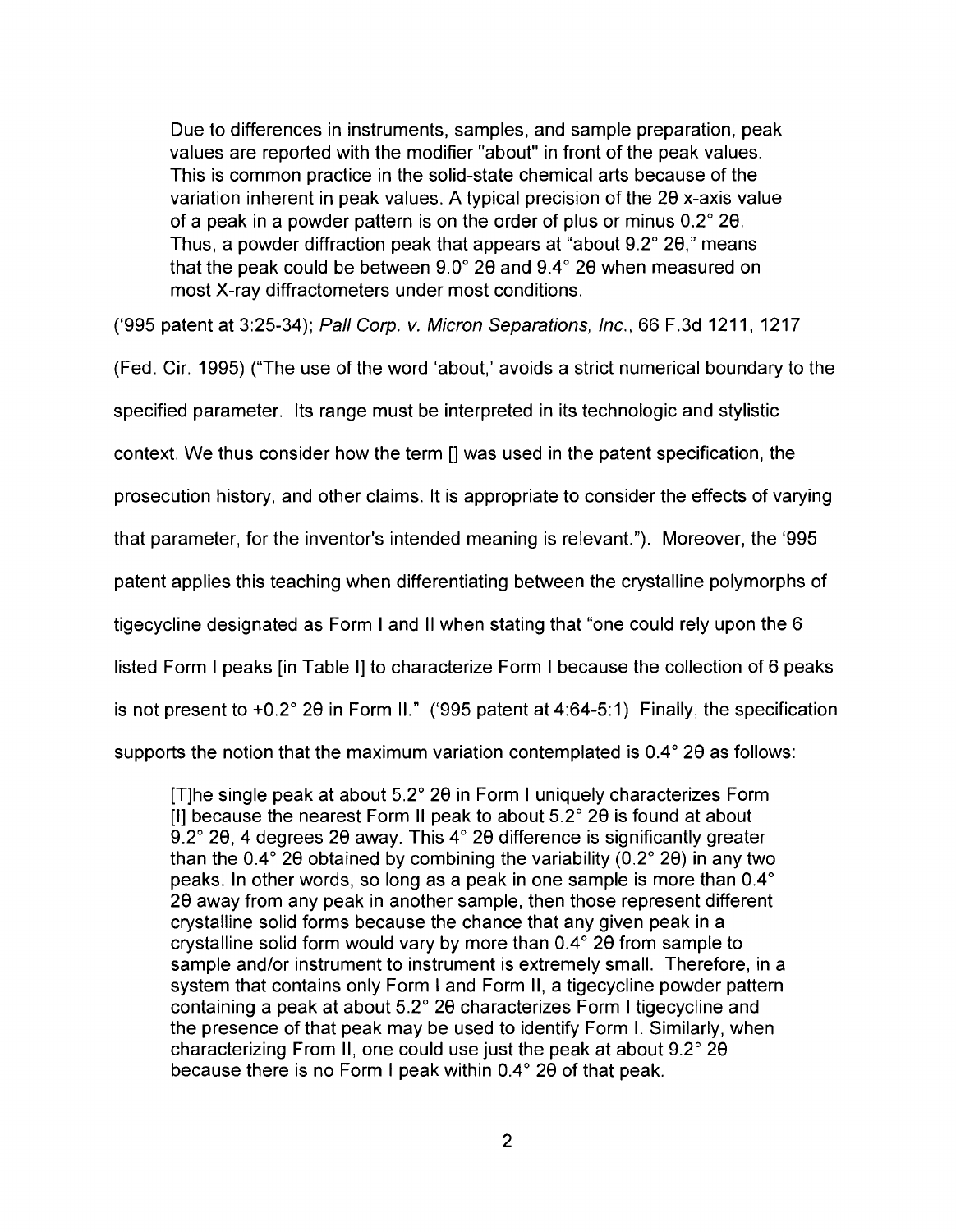('995 patent at 5:2-20) Overall, these teachings of the '995 patent instruct that (1) the term "about" in the claims means ±0.2° 29 of the recited x-axis peak position and nothing more, and (2) that the plus or minus measurement already takes into account the variability from sample to sample and instrument to instrument.

This construction is also supported by extrinsic evidence, as the U.S. Pharmacopeia, cited during prosecution of the '995 patent, states that "29 values should typically be reproducible to ±0.10 or ±0.20 degrees." (D.I. 97 at JA-1171) While Pfizer argues the word "typically" recognizes the possibility for variance beyond plus or minus 0.2° 29, Pfizer is unable to point to anything, intrinsic or extrinsic, that uses something other than X-ray powder diffraction peaks at  $\pm$  0.2° 20 to define the substance. As the Federal Circuit relied on the data described in the specification in Ortho-McNeill Pharmaceutical, Inc. v. Caraco Pharmaceutical Laboratories., Ltd., 476 F.3d 1321 (Fed. Cir. 2007), the '995 patent provides sufficient technological facts to characterize Form I tigecycline as having X-ray powder diffraction peaks at  $\pm$  0.2° 20 of the recited peaks.

Turning to whether Form I is limited to a crystalline solid form, the specification and prosecution history refer to Form I as a "crystalline solid form." First, the title of the patent is "Crystalline Solid Forms of Tigecycline and Methods of Preparing Same," indicating that the invention is limited to the crystalline form. Second, the '995 patent explicitly defines the claimed Form I of tigecycline as crystalline more than thirty times. (e.g., abstract, 1:8-10, 3:56-62, 4:43-36, 5:24-27, 5:31-34, 7:53-55, 9: 1-3) Finally, it appears the U.S. Patent and Trademark Office issued the patent because of the inventive crystalline form versus the amorphous form disclosed in the prior art. For instance, in response to an obviousness rejection, the applicants asserted that the cited

3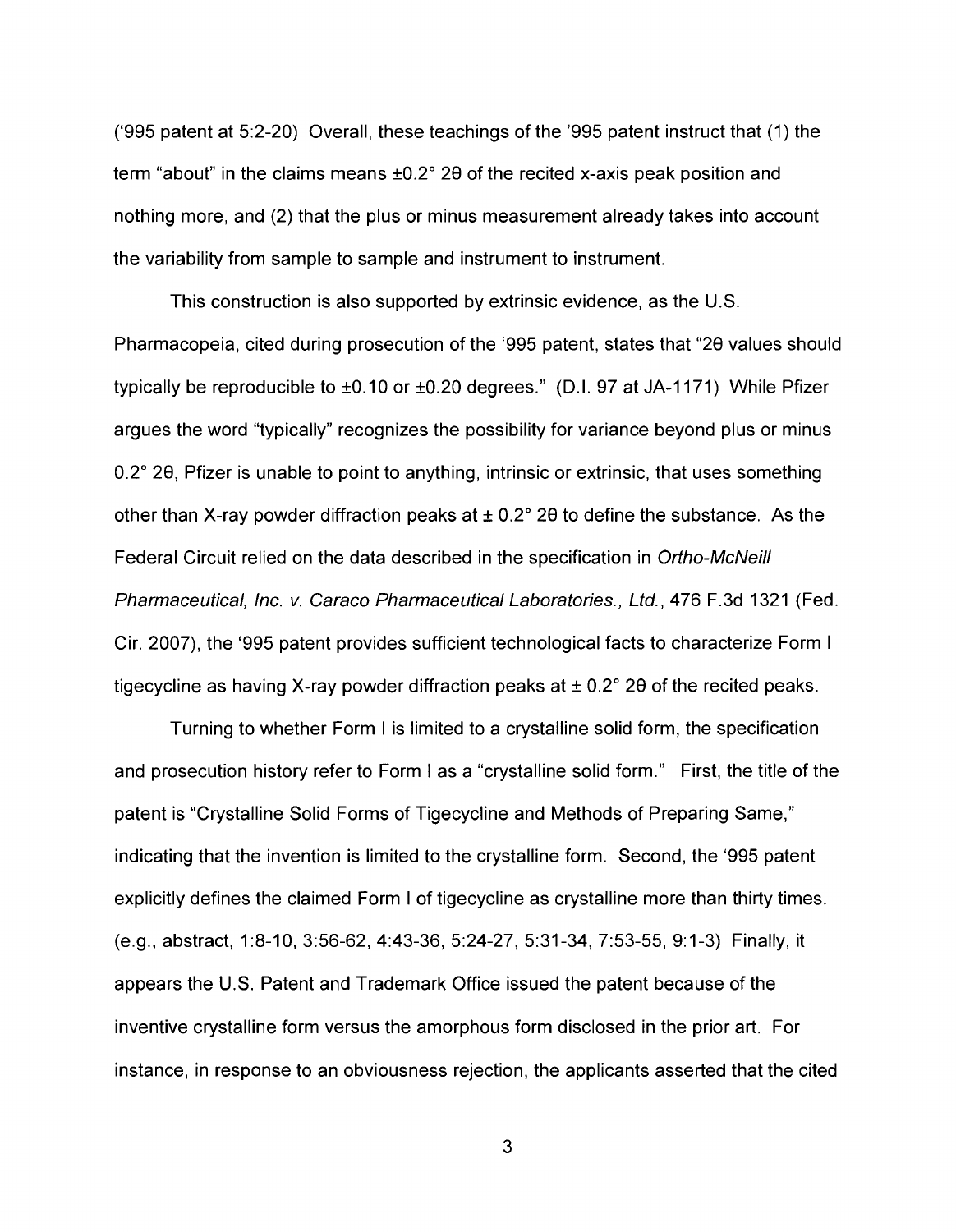prior art "does not disclose or suggest any composition comprising at least one solid form of tigecycline, wherein the crystalline solid form is Form I of tigecycline." (D.I. 97 at JA-1191) In response to an anticipation rejection, the applicants asserted that "[b]ased on a chemical structure (i.e., the compound), one cannot predict with any degree of certainty whether the compound will crystallize, under what conditions it will crystallize, how many crystalline solid forms of the compound might exist, or what structure the molecules of the compound will pack together to form a solid." (0.1. 97 at JA-1243) When the examiner maintained the anticipation rejection, the applicants then submitted a declaration by inventor Subodh Deshmukh which distinguished the claimed invention from the prior art yet again by arguing that the prior art resulted in amorphous tigecycline. (0.1. 97 at JA-1296-1303) Relying on the declaration of the inventor, the examiner allowed the patent, stating:

The closest prior art is Krishnan et al. (US Patent No. 5675030). Krishnan et al. teach the structure of tigecycline ('030, column 7, legend item f) wherein the compound is concentrated methylene chloride in a vacuum to give a high purity compound ('030, column 8, lines 31-35). Applicants provided data in the form of declaration to prove that the product produced by Krishnan et al. is an amorphous product which is not crystalline. The XRD data also shows different peaks comparing the instantly claimed crystalline polymorph form I of tigecycline with the examples of Krishnan et al. proving that they are not the same crystalline particle. In addition to the comparison data provided in the declaration applicants provided evidence as exhibit F Tsiperman et al. (US 20080090789) that proves that the tigecycline solid products prepared according to Krishnan et al. resulted in amorphous tigecycline. Tsiperman et al. on paragraph 0024 teach that U.S. Pat. No. 5,675,030 mentions isolation of solid Tigecycline by evaporation from a dichloromethane solution. According to FIG. 1, repetition of the evaporation from dichloromethane step results in amorphous tigecycline. The claims are allowed based on the differences in XRD data described in the declaration by Dr. Subodh Deshmukh pursuant to 37 C.F.R. § 1.132.